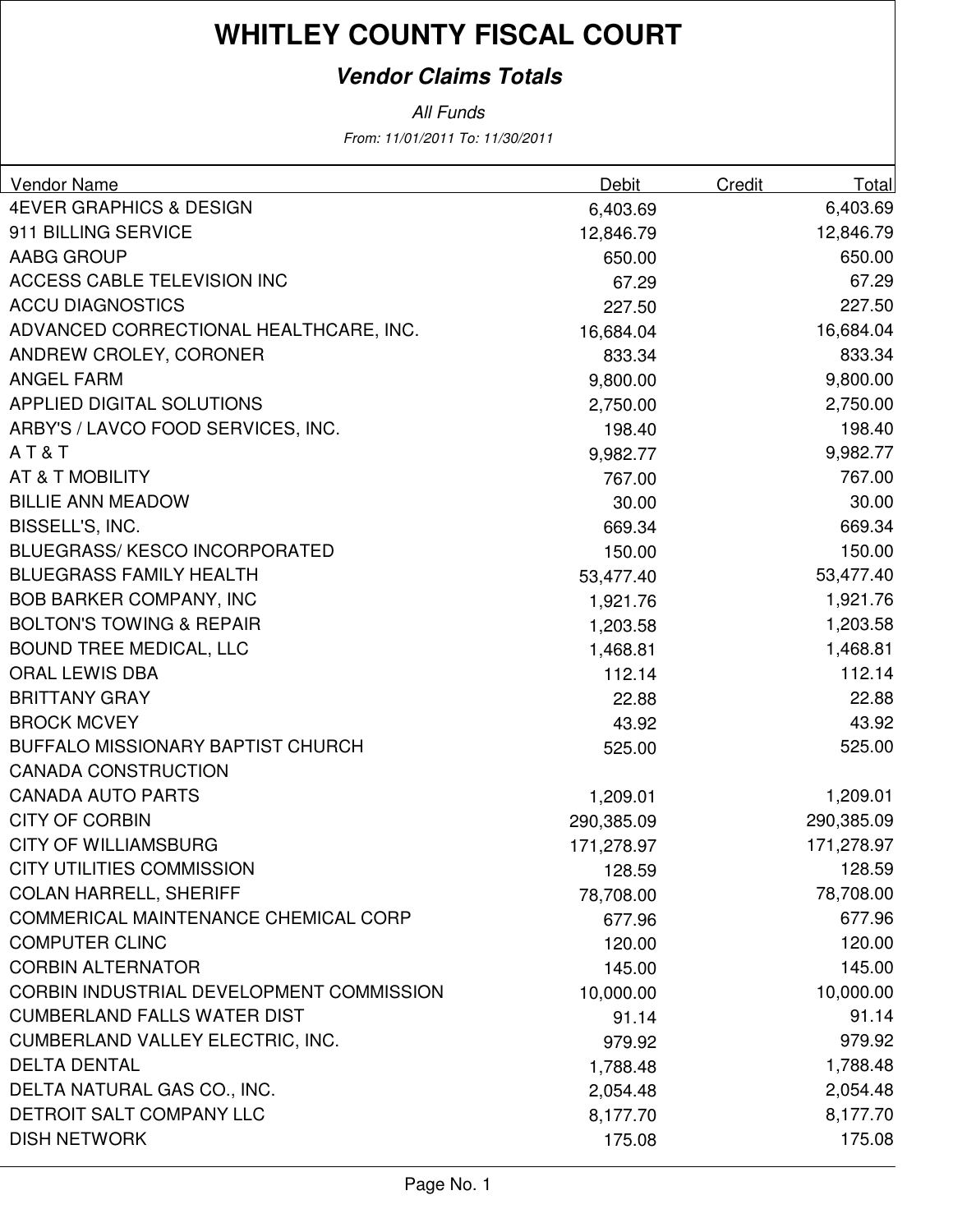### **Vendor Claims Totals**

From: 11/01/2011 To: 11/30/2011 All Funds

| <b>FAMILY DOLLAR STORE</b><br>213.80<br>213.80<br><b>DOMINO'S PIZZA</b><br>211.78<br><b>DOYLE HUSKEY</b><br>255.75<br>255.75<br><b>ELLIS SANITATION</b><br>ELLISON'S SANITARY SUPPLY CO., INC.<br>513.30<br>513.30<br>ELMO GREER & SONS, INC.<br>149,204.39<br>149,204.39<br>EMCON HOME GUARD, INC.<br>5,090.00<br>5,090.00<br><b>EVAPAR</b><br>891.79<br>425.00<br><b>EZ COUNTRY</b><br>425.00<br><b>FAULKNER AND TAYLOR</b><br>2,219.80<br>2,219.80<br>147.90<br><b>FELICIA EATON</b><br>147.90<br>26,883.61<br><b>FLEETONE</b><br>26,883.61<br>G & K SERVICES, INC<br>858.16<br>858.16<br>G & C SUPPLY CO. INC.<br>219.62<br><b>G &amp; E DRIVE-IN</b><br>192.47<br>480.67<br><b>HARDEE'S</b><br>480.67<br>HINKLE CONTRACTING CORPORATION<br>19,248.34<br>19,248.34<br><b>HOLIDAY INN</b><br>408.20<br>3,102.95<br><b>HOLSTON GASES</b><br>3,102.95<br><b>HUDSON MATERIALS</b><br>12,167.54<br>12,167.54<br>HUMANA HEALTH PLAN INC<br>189.81<br>189.81<br><b>HOMETOWN IGA #57</b><br>1,130.51<br>1,130.51<br>JEFFERSON CO. FISCAL COURT |
|--------------------------------------------------------------------------------------------------------------------------------------------------------------------------------------------------------------------------------------------------------------------------------------------------------------------------------------------------------------------------------------------------------------------------------------------------------------------------------------------------------------------------------------------------------------------------------------------------------------------------------------------------------------------------------------------------------------------------------------------------------------------------------------------------------------------------------------------------------------------------------------------------------------------------------------------------------------------------------------------------------------------------------------------|
| 211.78<br>891.79<br>219.62<br>408.20                                                                                                                                                                                                                                                                                                                                                                                                                                                                                                                                                                                                                                                                                                                                                                                                                                                                                                                                                                                                       |
|                                                                                                                                                                                                                                                                                                                                                                                                                                                                                                                                                                                                                                                                                                                                                                                                                                                                                                                                                                                                                                            |
|                                                                                                                                                                                                                                                                                                                                                                                                                                                                                                                                                                                                                                                                                                                                                                                                                                                                                                                                                                                                                                            |
|                                                                                                                                                                                                                                                                                                                                                                                                                                                                                                                                                                                                                                                                                                                                                                                                                                                                                                                                                                                                                                            |
|                                                                                                                                                                                                                                                                                                                                                                                                                                                                                                                                                                                                                                                                                                                                                                                                                                                                                                                                                                                                                                            |
|                                                                                                                                                                                                                                                                                                                                                                                                                                                                                                                                                                                                                                                                                                                                                                                                                                                                                                                                                                                                                                            |
|                                                                                                                                                                                                                                                                                                                                                                                                                                                                                                                                                                                                                                                                                                                                                                                                                                                                                                                                                                                                                                            |
|                                                                                                                                                                                                                                                                                                                                                                                                                                                                                                                                                                                                                                                                                                                                                                                                                                                                                                                                                                                                                                            |
|                                                                                                                                                                                                                                                                                                                                                                                                                                                                                                                                                                                                                                                                                                                                                                                                                                                                                                                                                                                                                                            |
|                                                                                                                                                                                                                                                                                                                                                                                                                                                                                                                                                                                                                                                                                                                                                                                                                                                                                                                                                                                                                                            |
|                                                                                                                                                                                                                                                                                                                                                                                                                                                                                                                                                                                                                                                                                                                                                                                                                                                                                                                                                                                                                                            |
| 192.47                                                                                                                                                                                                                                                                                                                                                                                                                                                                                                                                                                                                                                                                                                                                                                                                                                                                                                                                                                                                                                     |
|                                                                                                                                                                                                                                                                                                                                                                                                                                                                                                                                                                                                                                                                                                                                                                                                                                                                                                                                                                                                                                            |
|                                                                                                                                                                                                                                                                                                                                                                                                                                                                                                                                                                                                                                                                                                                                                                                                                                                                                                                                                                                                                                            |
|                                                                                                                                                                                                                                                                                                                                                                                                                                                                                                                                                                                                                                                                                                                                                                                                                                                                                                                                                                                                                                            |
|                                                                                                                                                                                                                                                                                                                                                                                                                                                                                                                                                                                                                                                                                                                                                                                                                                                                                                                                                                                                                                            |
|                                                                                                                                                                                                                                                                                                                                                                                                                                                                                                                                                                                                                                                                                                                                                                                                                                                                                                                                                                                                                                            |
|                                                                                                                                                                                                                                                                                                                                                                                                                                                                                                                                                                                                                                                                                                                                                                                                                                                                                                                                                                                                                                            |
|                                                                                                                                                                                                                                                                                                                                                                                                                                                                                                                                                                                                                                                                                                                                                                                                                                                                                                                                                                                                                                            |
|                                                                                                                                                                                                                                                                                                                                                                                                                                                                                                                                                                                                                                                                                                                                                                                                                                                                                                                                                                                                                                            |
|                                                                                                                                                                                                                                                                                                                                                                                                                                                                                                                                                                                                                                                                                                                                                                                                                                                                                                                                                                                                                                            |
|                                                                                                                                                                                                                                                                                                                                                                                                                                                                                                                                                                                                                                                                                                                                                                                                                                                                                                                                                                                                                                            |
|                                                                                                                                                                                                                                                                                                                                                                                                                                                                                                                                                                                                                                                                                                                                                                                                                                                                                                                                                                                                                                            |
| JEFFERSON AUDIO VIDEO SYSTEMS INC<br>750.00<br>750.00                                                                                                                                                                                                                                                                                                                                                                                                                                                                                                                                                                                                                                                                                                                                                                                                                                                                                                                                                                                      |
| JEFFREY L. GRAY<br>319.08<br>319.08                                                                                                                                                                                                                                                                                                                                                                                                                                                                                                                                                                                                                                                                                                                                                                                                                                                                                                                                                                                                        |
| <b>JESSICA HILL - TAYLOR</b><br>75.12<br>75.12                                                                                                                                                                                                                                                                                                                                                                                                                                                                                                                                                                                                                                                                                                                                                                                                                                                                                                                                                                                             |
| <b>JOE HILL ELECTRICAL</b><br>195.00<br>195.00                                                                                                                                                                                                                                                                                                                                                                                                                                                                                                                                                                                                                                                                                                                                                                                                                                                                                                                                                                                             |
| JOHNNY WHEELS OF WILLIAMSBURG, INC<br>1,515.00<br>1,515.00                                                                                                                                                                                                                                                                                                                                                                                                                                                                                                                                                                                                                                                                                                                                                                                                                                                                                                                                                                                 |
| <b>JOSH CRAWFORD</b><br>2,680.00<br>2,680.00                                                                                                                                                                                                                                                                                                                                                                                                                                                                                                                                                                                                                                                                                                                                                                                                                                                                                                                                                                                               |
| K A C O ALL LINES FUND                                                                                                                                                                                                                                                                                                                                                                                                                                                                                                                                                                                                                                                                                                                                                                                                                                                                                                                                                                                                                     |
| KACO WORKERS COMPENSATION FUND<br>9,653.00<br>9,653.00                                                                                                                                                                                                                                                                                                                                                                                                                                                                                                                                                                                                                                                                                                                                                                                                                                                                                                                                                                                     |
| KAY SCHWARTZ, COUNTY CLERK<br>47.00<br>47.00                                                                                                                                                                                                                                                                                                                                                                                                                                                                                                                                                                                                                                                                                                                                                                                                                                                                                                                                                                                               |
| KELLWELL FOOD MANAGEMENT<br>30,369.96<br>30,369.96                                                                                                                                                                                                                                                                                                                                                                                                                                                                                                                                                                                                                                                                                                                                                                                                                                                                                                                                                                                         |
| <b>KEN MOBLEY, JAILER</b><br>1,003.96<br>1,003.96                                                                                                                                                                                                                                                                                                                                                                                                                                                                                                                                                                                                                                                                                                                                                                                                                                                                                                                                                                                          |
| KU<br>21,249.97<br>21,249.97                                                                                                                                                                                                                                                                                                                                                                                                                                                                                                                                                                                                                                                                                                                                                                                                                                                                                                                                                                                                               |
| <b>KFC</b><br>150.87<br>150.87                                                                                                                                                                                                                                                                                                                                                                                                                                                                                                                                                                                                                                                                                                                                                                                                                                                                                                                                                                                                             |
| <b>KIMBELL MIDWEST</b><br>242.00<br>242.00                                                                                                                                                                                                                                                                                                                                                                                                                                                                                                                                                                                                                                                                                                                                                                                                                                                                                                                                                                                                 |
| KNOX COUNTY UTILITIES COMMISSION<br>17.75<br>17.75                                                                                                                                                                                                                                                                                                                                                                                                                                                                                                                                                                                                                                                                                                                                                                                                                                                                                                                                                                                         |
| KENTUCKY JAILERS ASSOCIATION<br>1,100.00<br>1,100.00                                                                                                                                                                                                                                                                                                                                                                                                                                                                                                                                                                                                                                                                                                                                                                                                                                                                                                                                                                                       |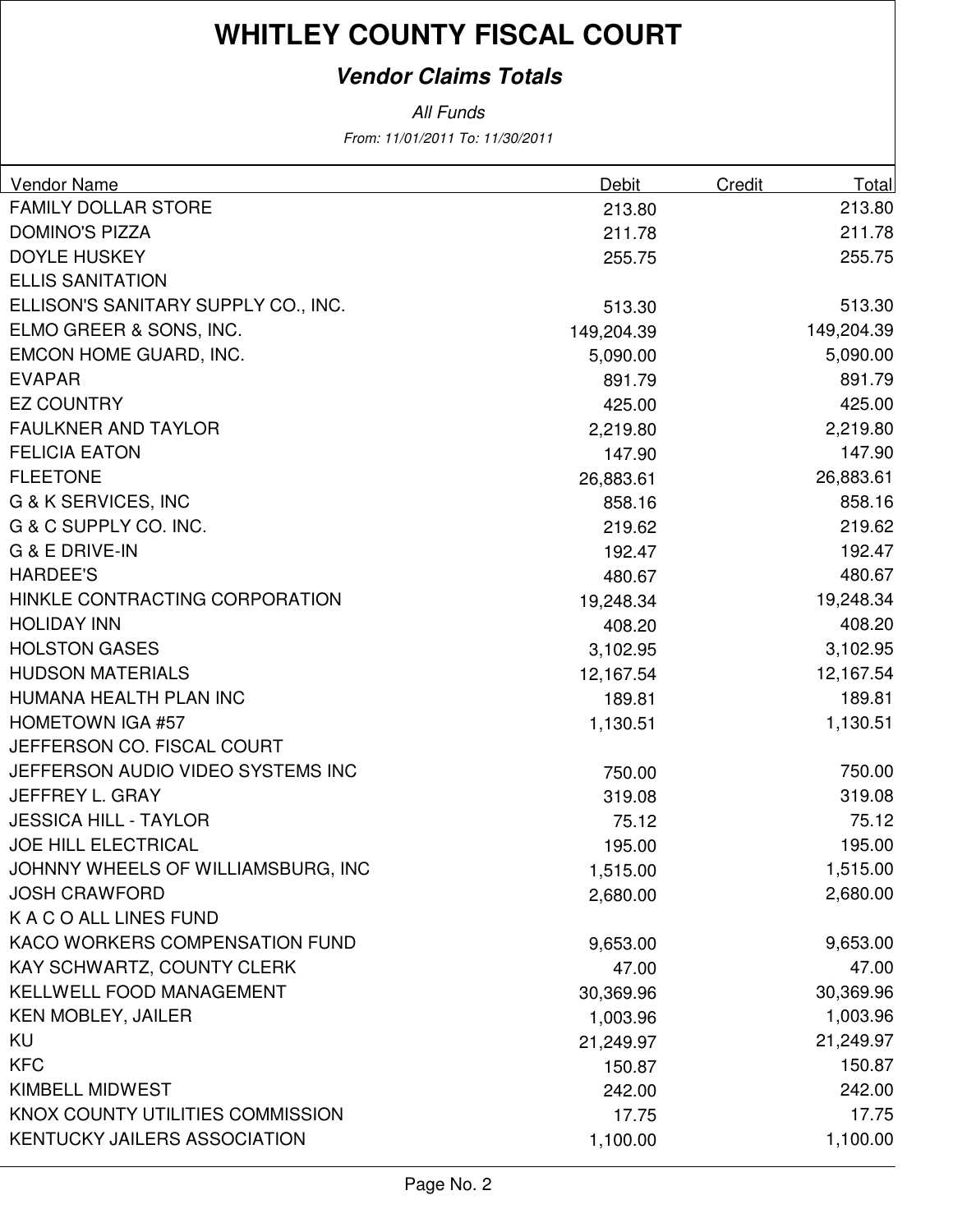### **Vendor Claims Totals**

All Funds

From: 11/01/2011 To: 11/30/2011

| <b>Vendor Name</b>                | Debit     | Credit<br><b>Total</b> |
|-----------------------------------|-----------|------------------------|
| <b>KENTUCKY RETIREMENT SYSTEM</b> |           |                        |
| <b>KENTUCKY STATE TREASURER</b>   | 61,465.99 | 61,465.99              |
| LIDA J. POWERS                    |           |                        |
| <b>LIGHTSQUARED LP</b>            | 78.42     | 78.42                  |
| LITTLE CAESARS ENTERPRISES, INC.  | 32.70     | 32.70                  |
| <b>LOIS MOSS</b>                  |           |                        |
| <b>LONDON RADIO SERVICE</b>       | 54,237.63 | 54,237.63              |
| <b>LYTTLE'S TELEPHONE</b>         | 205.00    | 205.00                 |
| MAIDEN DRUG CO.                   | 140.20    | 140.20                 |
| <b>MCDONALD'S</b>                 | 51.11     | 51.11                  |
| MED TECH MEDICAL SERVICES LLC     | 266.00    | 266.00                 |
| <b>FISCALSOFT CORPORATION</b>     | 3,500.00  | 3,500.00               |
| <b>MIKE COLYER</b>                | 138.17    | 138.17                 |
| MOTOROLA SOLUTIONS, INC.          | 328.00    | 328.00                 |
| <b>NEWS JOURNAL</b>               | 156.00    | 156.00                 |
| NEWWAVE COMMUNICATIONS            | 67.88     | 67.88                  |
| PATTERSON CREEK VFD               | 200.00    | 200.00                 |
| PEERCY & GRAY, PSC                | 10,125.00 | 10,125.00              |
| PHIL BRENNENSTUHL                 | 162.37    | 162.37                 |
| PIZZA HUT                         | 25.77     | 25.77                  |
| PLEASANT HILL CHURCH OF GOD       | 500.00    | 500.00                 |
| POFF CARTING SERVICE              | 9,124.02  | 9,124.02               |
| PREFERRED LAB SERVICE             | 850.00    | 850.00                 |
| PREMIER CONTRACTING, LLC          | 1,682.91  | 1,682.91               |
| <b>QUALITY CARE AUTO SERVICE</b>  | 6,592.96  | 6,592.96               |
| <b>QUILL CORPORATION</b>          | 1,695.49  | 1,695.49               |
| <b>RADIO SHACK</b>                | 59.99     | 59.99                  |
| <b>RALEIGH MEADORS</b>            | 29,990.00 | 29,990.00              |
| <b>ROBBIE BROWN</b>               | 359.70    | 359.70                 |
| <b>ROGER WELLS</b>                | 339.90    | 339.90                 |
| <b>WHITLEY COUNTY PVA</b>         | 12,600.00 | 12,600.00              |
| <b>ROY JOHNSON</b>                | 89.09     | 89.09                  |
| <b>ROY SILER</b>                  | 11.17     | 11.17                  |
| <b>SARAH COX</b>                  | 426.25    | 426.25                 |
| SIMPLEX TIME RECORDER CO.         |           |                        |
| <b>SIMPLEX GRINNELL LP</b>        | 295.00    | 295.00                 |
| SOUTHEASTERN EMERGENCY EQUIP.     | 1,424.41  | 1,424.41               |
| SOUTHEASTERN KY MAINTENANCE       |           |                        |
| SOUTH EASTERN JANITORIAL SUPPLY   | 2,029.87  | 2,029.87               |
|                                   |           |                        |